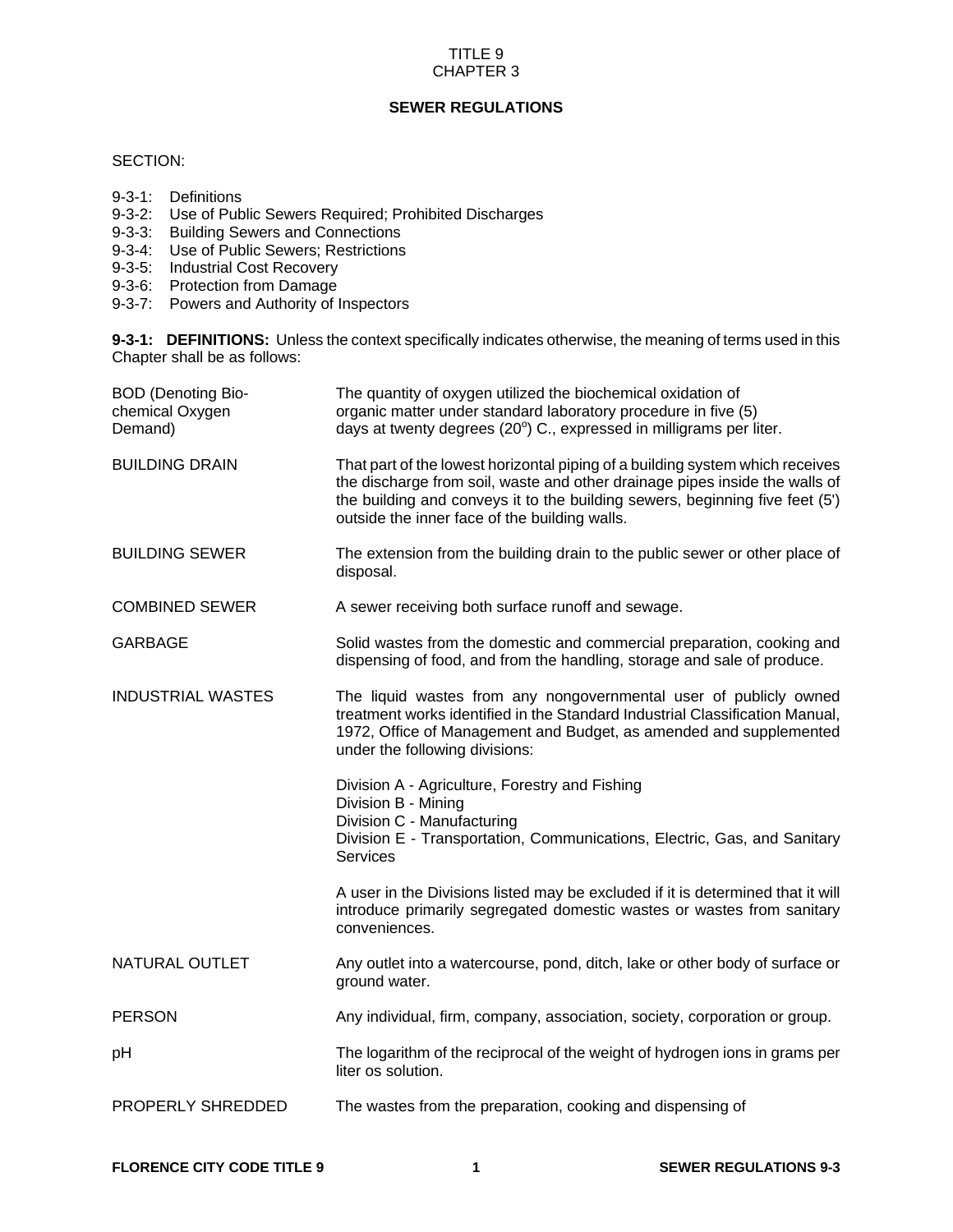| <b>GARBAGE</b>                                     | food that has been shredded to such a degree that all particles will be<br>carried freely under the flow conditions normally prevailing in public sewers<br>with no particle greater than one-half inch (1/2") in dimension.                                                                                         |
|----------------------------------------------------|----------------------------------------------------------------------------------------------------------------------------------------------------------------------------------------------------------------------------------------------------------------------------------------------------------------------|
| <b>PUBLIC SEWER</b>                                | A sewer in which all owners of abutting properties have equal rights, and is<br>controlled by public authority.                                                                                                                                                                                                      |
| <b>SANITARY SEWER</b>                              | A sewer which carries sewage and to which storm surface and ground<br>waters are not intentionally admitted.                                                                                                                                                                                                         |
| <b>SEWAGE</b>                                      | A combination of the water-carried wastes from residences, business<br>buildings, institutions and industrial establishments, together with such<br>ground, surface and storm waters as may be present.                                                                                                              |
| <b>SEWAGE TREATMENT</b><br><b>PLANT</b>            | Any arrangement of devices and structures used for treating<br>sewage.                                                                                                                                                                                                                                               |
| <b>SEWAGE WORKS</b>                                | All facilities for collecting, pumping, treating and disposing of sewage.                                                                                                                                                                                                                                            |
| <b>SEWER</b>                                       | A pipe or conduit for carrying sewage.                                                                                                                                                                                                                                                                               |
| SHALL, MAY                                         | Shall is mandatory; may is permissive.                                                                                                                                                                                                                                                                               |
| <b>SLUG</b>                                        | Any discharge of water, sewage or industrial waste which in concentration of<br>any given constituent or in quantity of flow exceeds for any period of<br>duration longer than fifteen (15) minutes more than five (5) times the<br>average twenty four (24) hour concentration of flows during normal<br>operation. |
| <b>STEP SYSTEM</b>                                 | The septic tank effluent pump system that is owned, operated and<br>maintained by the City. It is usually installed on private property under an<br>easement to the City. It is required as a condition for service to pretreat<br>sewage and pressurize septic tank effluent for delivery to a street sewer.        |
| STORM DRAIN (some-<br>times termed STORM<br>SEWER) | A sewer which carries storm and surface waters and drainage, but<br>excludes sewage and industrial wastes, other than un-polluted cooling<br>water.                                                                                                                                                                  |
| <b>SUPERINTENDENT</b>                              | The Superintendent of Public Works of the City or his authorized deputy,<br>agent or representative.                                                                                                                                                                                                                 |
| <b>SUSPENDED SOLIDS</b>                            | Solids that either float on the surface of, or are in suspension in water,<br>sewage or other liquids, and which are removable by laboratory filtering.                                                                                                                                                              |
| <b>WATERCOURSE</b>                                 | A channel in which a flow of water occurs, either continuously or<br>intermittently.                                                                                                                                                                                                                                 |

# **9-3-2: USE OF PUBLIC SEWERS REQUIRED; PROHIBITED DISCHARGES:**

- A. The owner of all houses, buildings or properties used for human occupancy, employment, recreation or other purposes, situated within the City and abutting on any street, alley or right of way in which there is now located or may in the future be located a public sanitary or combined sewer of the City, is hereby required at his expense to install suitable toilet facilities therein, and to connect such facilities directly with the proper public sewer in accordance with the provisions of this Chapter, within thirty (30) days after date of official notice to do so; provided, that said public sewer is within two hundred feet (200') of the property line.
- B. It shall be unlawful for any person to place, deposit or permit to be deposited in any unsanitary manner on public or private property within the City, or in any area under the jurisdiction of the City, any human or animal excrement, garbage or other objectionable waste.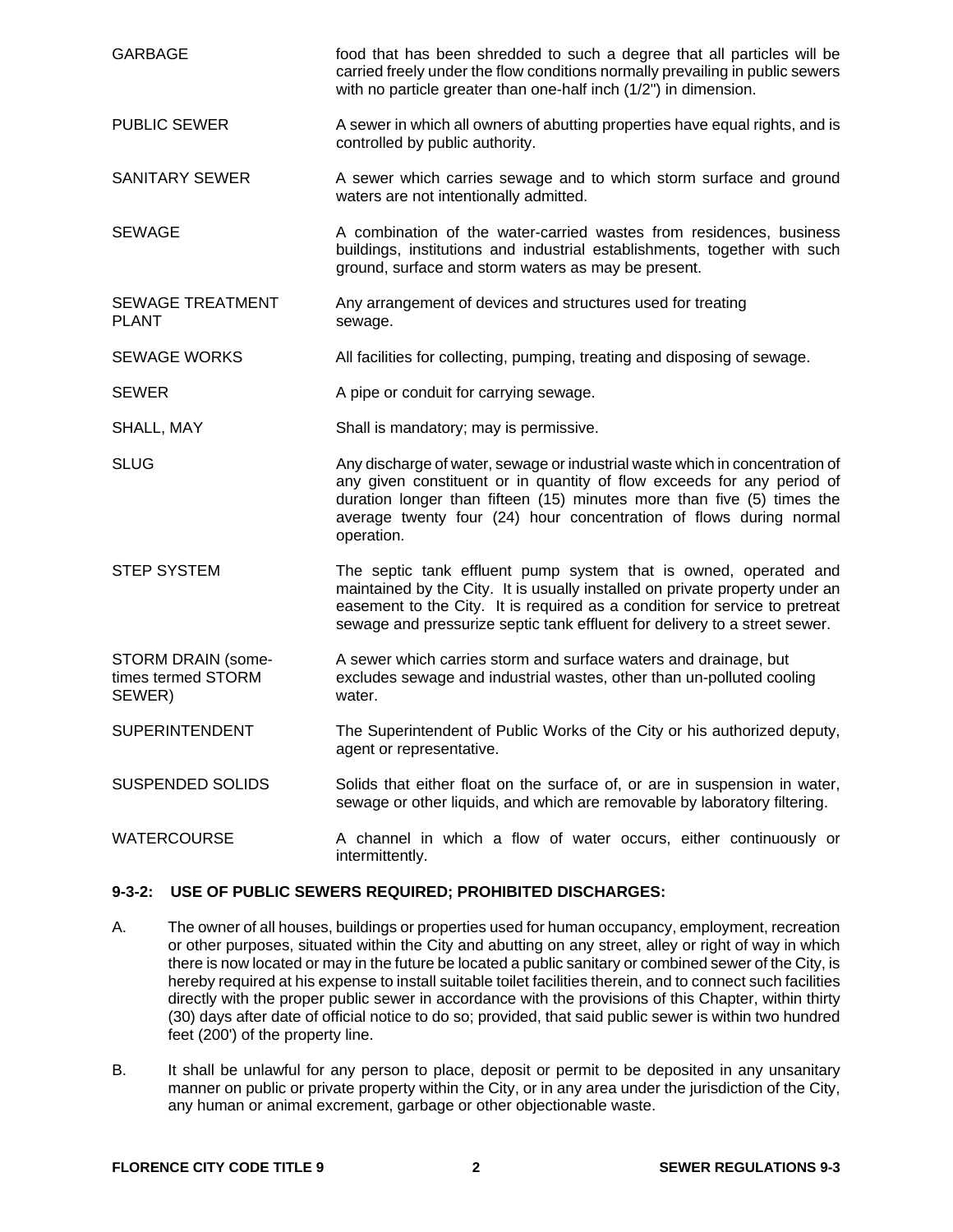- C. It shall be unlawful to discharge to any natural outlet within the City, or in any area under the jurisdiction of the City, any sewage or other polluted waters, except where suitable treatment has been provided in accordance with subsequent provisions of this Chapter.
- D. It shall be unlawful to construct or maintain any privy, privy vault, septic tank, cesspool or other facility intended or used for the disposal of sewage within the City, except those facilities owned and operated by the City.

#### **9-3-3: BUILDING SEWERS AND CONNECTIONS:**

A. Connection Permit Required, Inspection: No unauthorized person shall uncover, make any connections with or opening into, use, alter or disturb any public sewer or appurtenance thereof without first obtaining a written permit from the Superintendent.

The applicant for the building sewer permit shall notify the Superintendent when the building sewer is ready for inspection and connection to the public sewer. The connection shall be made under the supervision of the Superintendent or his representative.

- B. Classes; Application: There shall be three (3) classes of building sewer permits:
	- 1. For residential and commercial conventional services; and
	- 2. For STEP Systems; and
	- 3. For service to establishments producing industrial wastes.

In any case, the owner or his agent shall make application on a special form furnished by the City. The permit application shall be supplemented by any plans, specifications or other information considered pertinent in the judgment of the Superintendent. A permit and inspection fee for building sewer permit shall be paid to the City at the time the application is filed. The fee schedule for connection shall be set by resolution.

- C. Sewer Service Charges:
	- 1. There is hereby established a sewer charge to be applied to all buildings, structures and facilities located on premises which are adjacent to, or within two hundred feet (200') of any City sanitary sewer, whether connected thereto or not. Sewer service charges shall be set by resolution.
	- 2. A sewer rate adjustment for STEP users may be required to compensate the City for any additional costs, such as periodic tank pumping, pump and component replacement. Such fee shall be set by resolution.
- D. Costs Borne by Owner: All costs and expense incident to the installation and connection of the building sewer shall be borne by the owner. The owner shall indemnify the City from any loss or damage that may directly or indirectly be occasioned by the installation of the building sewer.
- E. Separate Connections: A separate and independent building sewer shall be provided for every building; except where one building stands at the rear of another or an interior lot and no private sewer is available or can be constructed to the rear building through an adjoining alley, court, yard or driveway, the building sewer from the front building may be extended to the rear building and the whole considered as one building sewer.
- F. Old Building Sewers: Old building sewers may be used in connection with new buildings only when they are found, on examination and test by the Superintendent, to meet all requirements of this Chapter.
- G. Construction Specifications: The size, slope, alignment, materials or construction of a building sewer, and the methods to be used in excavating, placing of the pipe, jointing, testing and backfilling the trench shall all conform to the requirements of the Building and Plumbing Codes<sup>1</sup> or other applicable rules and regulations of the City. In the absence of Code provisions or in amplification of the A.S.T.M.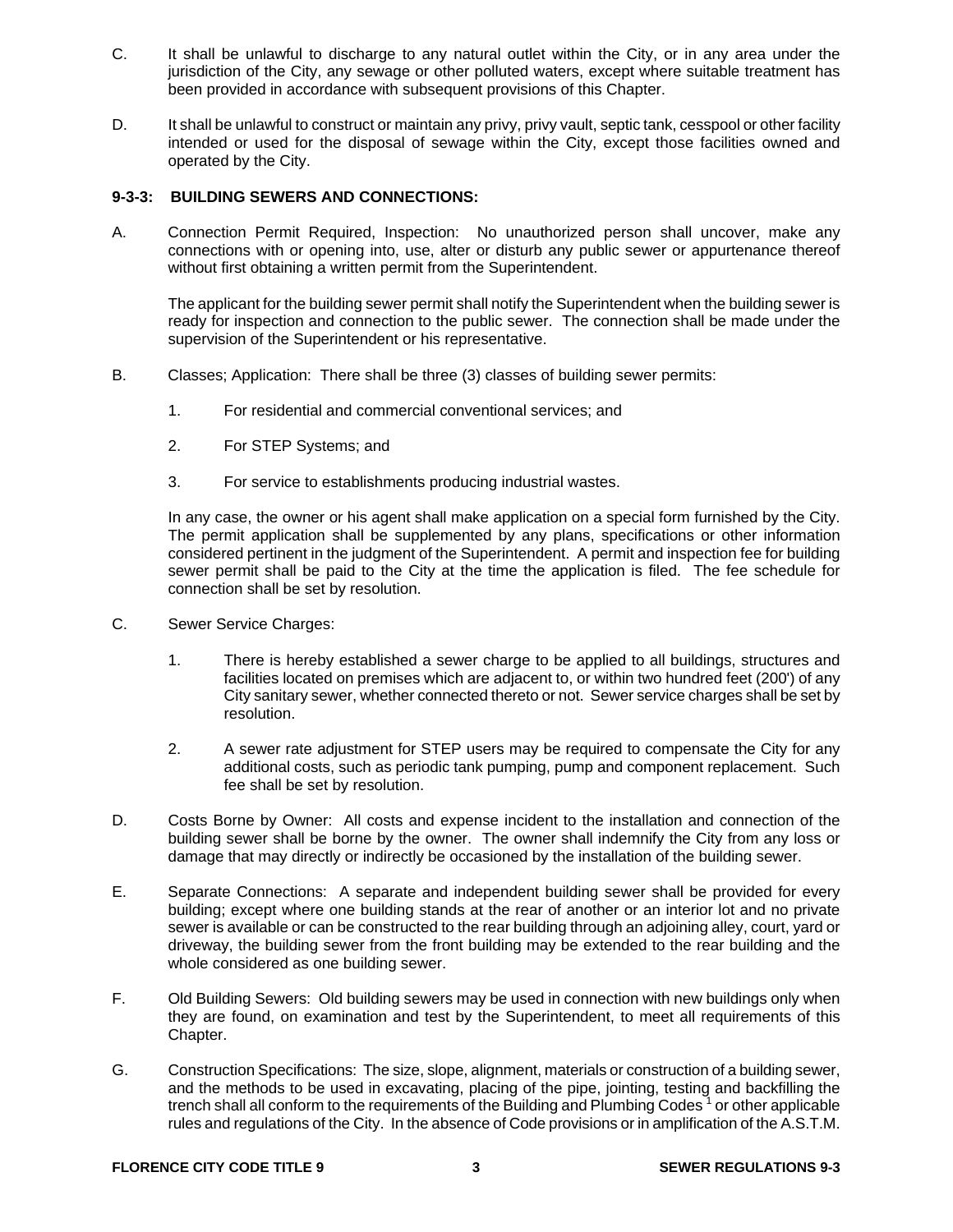and W.P.C.F., Manual of Practice No. 9 shall apply.

The connection of the building sewer into the public sewer shall conform to the requirements of the Building and Plumbing Codes or other applicable rules and regulations of the City, or the procedures set forth in appropriate specifications of the A.S.T.M. and the W.P.C.F. Manual of Practice No. 9. All such connections shall be made gastight and watertight. Any deviation from prescribed procedures and materials must be approved prior to installation.

- H. Whenever possible, the building sewer shall be brought to the building at an elevation below the basement floor. In all buildings in which any building drain is too low to permit gravity flow to the public sewer, sanitary sewage carried by such building drain shall be lifted by an approved means and discharged to the building sewer.
- I. Storm Sewer Connection Prohibited: No person shall make connection of roof downspouts, exterior foundation drains, areaway drains or other sources of surface runoff or ground water to a building sewer or building drain which in turn is connected directly or indirectly to a public sanitary sewer.
- J. Excavation Barricaded: All excavations for building sewer installation shall be adequately guarded with barricades and lights so as to protect the public from hazard. Streets, sidewalks, parkways and other public property disturbed in the course of the work shall be restored in a manner satisfactory to the City.
- K. Special requirements pertaining to STEP Systems:
	- 1. An easement to construct, operate and maintain the system will be required to be given to the City prior to installation. It shall be the responsibility of the property owner to keep clean and maintain the building sewer from the building to the connection with the public sewer.
	- 2. A separate and independent building sewer shall be provided for and from every building to a STEP System. Where required, two or more buildings on one (1) tax lot under one (1) ownership can share a single STEP System that is approved by the City and appropriately sized. Each separate and independent building shall pay the applicable connection fee and monthly charges.
	- 3. The materials, excavation and installation of the STEP System shall be in accordance with the plans and specifications of the City. Individual electrical and pump needs will have to be determined for each service connection.
	- 4. The City shall own the pressure system and the STEP unit, consisting of a septic tank, pumping system, electrical conduit and cable to the home control panel, service box, and related appurtenances. The City will be responsible to pump the septic tank when required.
	- 5. The property owner shall be responsible to provide 110 volt electrical power on a 20 amp circuit to control panel, and bear cost of electricity, and own and be responsible for sewer line from home to septic tank.
	- 6. Installation of the STEP unit shall be by property owner, under City inspection, at time of home construction, and shall be as specified by City to ensure maintenance and operation compatibility<sup>4</sup>s.

## **9-3-4: USE OF PUBLIC SEWERS; RESTRICTIONS:**

- A. No person shall discharge or cause to be discharged any storm water, surface water, ground water, roof runoff, subsurface drainage, uncontaminated cooling water, or unpolluted industrial process waters to any sanitary sewer.
- B. Storm water and all other unpolluted drainage shall be discharged to such sewers as are specifically designated as combined sewers or storm sewers, or to a natural outlet approved by the Superintendent. Industrial cooling water or unpolluted process waters may be discharged, on approval of the Superintendent, to a storm sewer, combined sewer or natural outlet.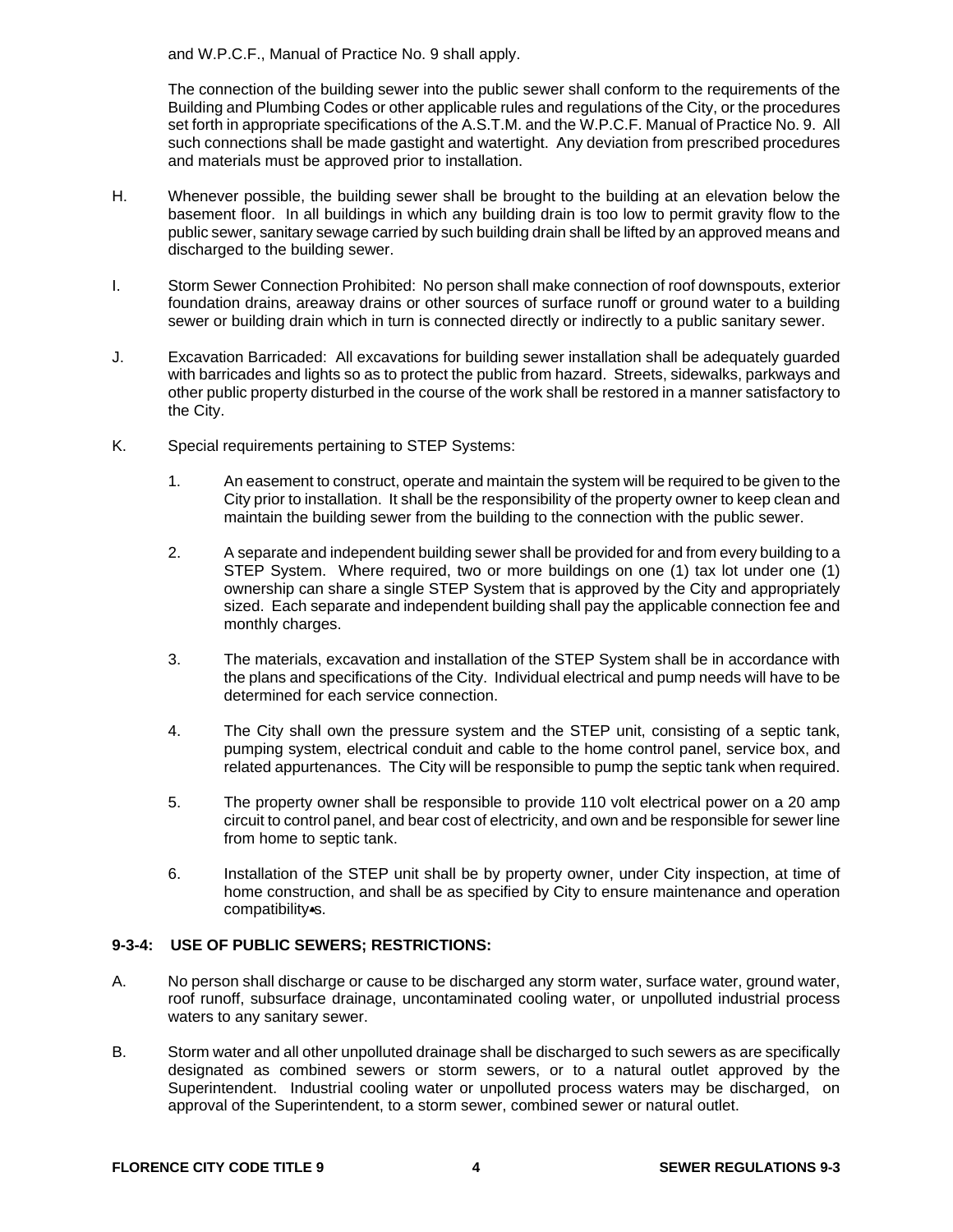- C. No person shall discharge or cause to be discharged any of the following described waters or wastes to any public sewers:
	- 1. Any gasoline, benzene, naphtha, fuel oil or other flammable or explosive liquid, solid or gas.
	- 2. Any waters or wastes containing toxic or poisonous solids, liquids or gases in sufficient quantity, either singly or by interaction with other wastes to injure or interfere with any sewage treatment process, constitute a hazard to humans or animals, create a public nuisance, or create any hazard in the receiving waters of the sewage treatment plant, including but not limited to cyanides in excess of two (2) mg/l or CN in the wastes as discharged to the public sewer.
	- 3. Any waters or wastes having a pH lower than five and five-tenths (5.5) or having any other corrosive property capable of causing damage or hazard to structures, equipment and personnel of the sewage works.
	- 4. Solid or viscous substances in quantities or of such size capable of causing obstruction to the flow in sewers, or other interference with the proper operation of the sewage works such as, but not limited to, ashes, cinders, sand, mud, straw, shavings, metal, glass, rags, feathers, tar, plastics, wood, unground garbage, whole blood, paunch manure, hair and fleshings, entrails and paper dishes, cups, mild containers, etc. either whole or ground by garbage grinders.
- D. No person shall discharge or cause to be discharged the following described substances, materials, waters or wastes if it appears likely in the opinion of the Superintendent that such wastes can harm either the sewers, sewage treatment process or equipment, have an adverse effect on the receiving stream, or can otherwise endanger life, limb, public property or constitute a nuisance. In forming his opinion as to the acceptability of these wastes, the Superintendent will give consideration to such factors as to quantities of subject wastes in relation to flows and velocities in the sewers, materials of construction of the sewers, nature of the sewage treatment process, capacity of the sewage treatment plant, and other pertinent factors. The substances prohibited are:
	- 1. Any liquid or vapor having a temperature higher than one hundred fifty degrees (150 $^{\circ}$ ) F.  $(65^{\circ}C)$ .
	- 2. Any water or waste containing fats, gas, grease or oils, whether emulsified or not, in excess of one hundred (100) mg/l or containing substances which may solidify or become viscous at temperatures between thirty two degrees (32°) F. and one hundred fifty degrees (150°) F. (0 and  $65^{\circ}$  C.).
	- 3. Any garbage that has not been properly shredded. The installation and operation of any garbage grinder equipped with a motor of three-fourths (3/4) horsepower (0.76 hp metric) or greater shall be subject to the review and approval of the Superintendent.
	- 4. Any waters or wastes containing strong acid iron pickling wastes or concentrated plating solutions, whether neutralized or not.
	- 5. Any waters or wastes containing iron, chromium, copper, zinc, and similar objectionable or toxic substances; or wastes exerting an excessive chlorine requirement, to such degree that any such material received in the composite sewage at the sewage treatment works exceeds the limits established by the Superintendent for such materials.
	- 6. Any waters or wastes containing phenols or other taste or odor-producing substances, in such concentrations exceeding limits which may be established by the Superintendent as necessary, after treatment of the composite sewage, to meet the requirements of the State, Federal or other public agencies of jurisdiction of such discharge to the receiving waters.
	- 7. Any radioactive wastes or isotopes of such half-life or concentration as may exceed limits established by the Superintendent in compliance with applicable State or Federal Regulations.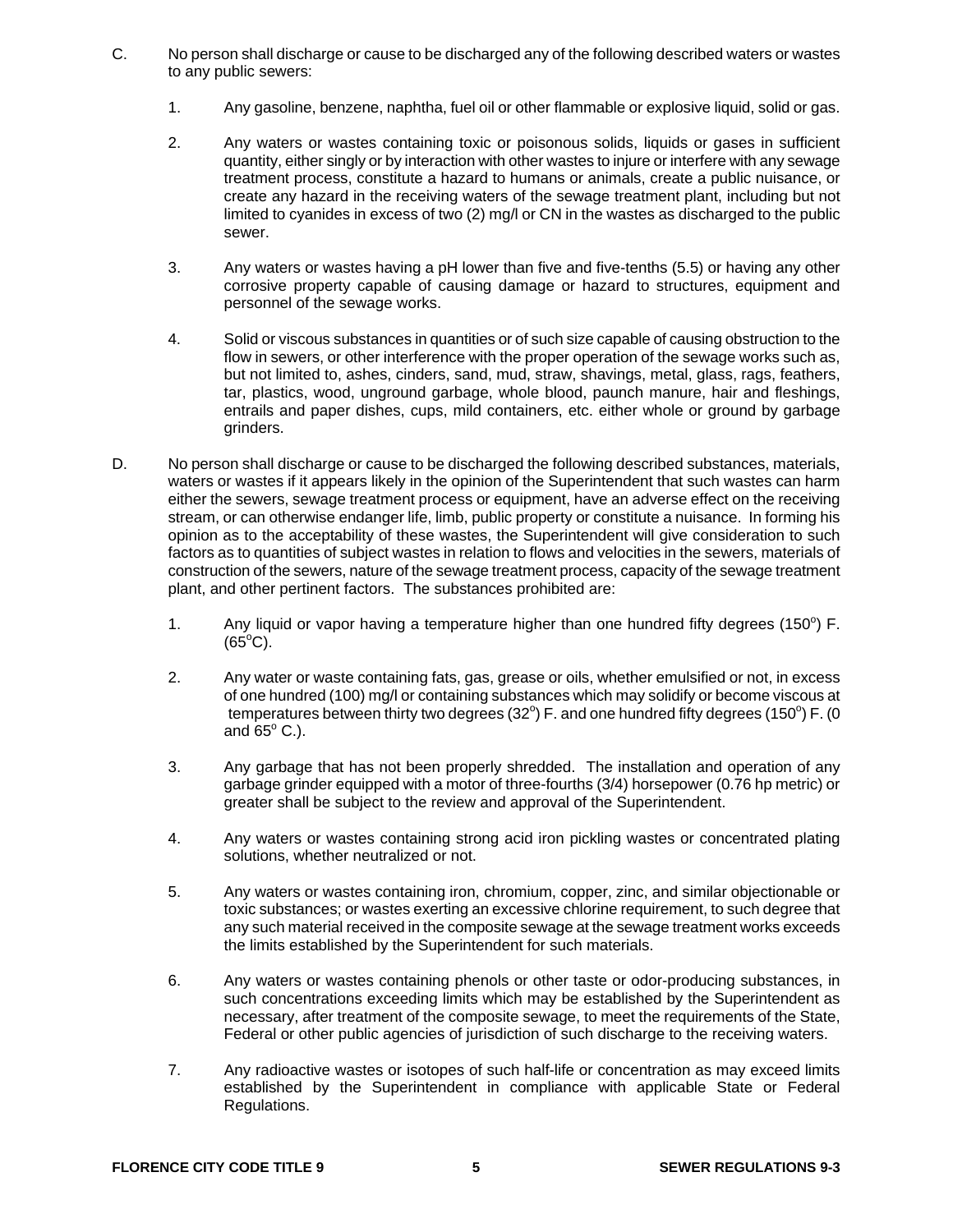- 8. Any waters or wastes having pH in excess of nine and five-tenths (9.5)
- 9. Materials which exert or cause:
	- a. Unusual concentrations of inert suspended solids (such as, but not limited to, Fuller's earth, lime slurries and lime residues) or of dissolved solids (such as, but not limited to, sodium chloride and sodium sulfate).
	- b. Excessive discoloration (such as, but not limited to, dye wastes and vegetable tanning solutions).
	- c. Unusual BOD, chemical oxygen demand, or chlorine requirements in such quantities as to constitute a significant load on the sewage treatment works.
	- d. Unusual volume of flow or concentration of wastes constituting "slugs" as defined herein.
- 10. Waters or wastes containing substances which are not amenable to the treatment or reduction by the sewage treatment process employed, or are amenable to treatment only to such degree that the sewage treatment plant effluent cannot meet the requirements of other agencies having jurisdiction over discharge to the receiving waters.
- E. If any waters or wastes are discharged, or are proposed to be discharged to the public sewers, which waters contain the substances or possess the characteristics enumerated in subsection D of this Section, and which, in the judgment of the Superintendent, may have deleterious effect upon the sewage works, processes, equipment or receiving waters, or

which otherwise create a hazard to life or constitute a public nuisance, the Superintendent may:

- 1. Reject the wastes,
- 2. Require pretreatment to an acceptable condition for discharge to the public sewers,
- 3 Require control over the quantities and rates of discharge, and/or
- 4. Require payment to cover the added cost of handling and treating the wastes not covered by existing taxes or sewer charges under the provisions of subsection J of this Section.

If the Superintendent permits the pretreatment or equalization of waste flows, the design and installation of the plants and equipment shall be subject to the review and approval of the Superintendent, and subject to the requirements of all applicable codes, ordinances and laws.

- F. Grease, oil and sand interceptors shall be provided when, in the opinion of the Superintendent, they are necessary for the proper handling of liquid wastes containing grease in excessive amounts, or any flammable wastes, sand or other harmful ingredients; except that such interceptors shall not be required for private living quarters or dwelling units. All interceptors shall be located as to be readily and easily accessible for cleaning and inspection.
- G. Where preliminary treatment or flow-equalizing facilities are provided for any waters or wastes, they shall be maintained continuously in satisfactory and effective operation by the owner at his expense.
- H. When required by the Superintendent, the owner of any property serviced by a building sewer carrying industrial wastes shall install a suitable control manhole together with such necessary meters and other appurtenances in the building sewer to facilitate observation, sampling and measurement of the wastes. Such manhole, when required, shall be accessibly and safely located, and shall be constructed in accordance with plans approved by the Superintendent. The manhole shall be installed by the owner at his expense, and shall be maintained by him so as to be safe and accessible at all times.
- I. All measurements, tests and analysis of the characteristics of waters and wastes to which reference is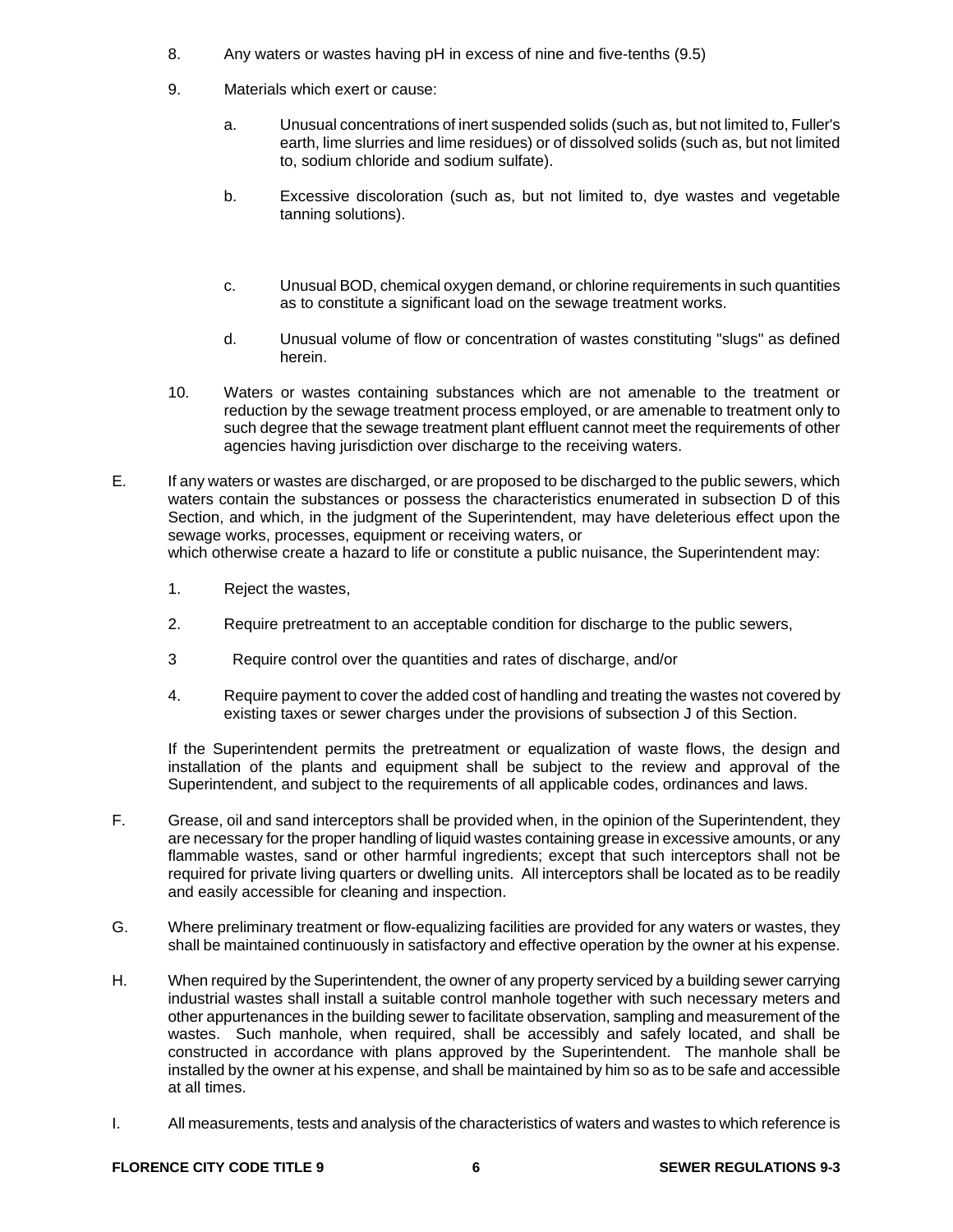made in this Chapter shall be determined in accordance with the latest edition of "Standard Methods for the Examination of Water and Wastewater", published by the American Public Health Association, and shall be determined at the control manhole provided, or upon suitable samples taken at said control manhole. In the event that no special manhole has been required, the control manhole shall be considered to be the nearest downstream manhole in the public sewer to the point at which the building sewer is connected. Sampling shall be carried out by customarily accepted methods to reflect the effect of constituents upon the sewage works and to determine the existence of hazard to life, limb and property. (The particular analysis involved will determine whether a 24-hour composite of all outfalls of a premise is appropriate or whether a grab sample or samples should be taken. Normally, but not always BOD and suspended solids analysis are obtained from 24-hour composites of all outfalls whereas pH's are determined from periodic grab samples).

J. No statement contained in this Section shall be construed as preventing any special agreement or arrangement between the City and any industrial concern whereby an industrial waste of unusual strength or character may be accepted by the City for treatment, subject to payment therefor, by the industrial concern.

## **9-3-5: INDUSTRIAL COST RECOVERY:**

- A. All industrial users shall be required to pay that portion of the Federal assistance grant under PL 92-500 allocable to the treatment of waste from such users.
- B. The system for industrial cost recovery shall be implemented and maintained according to the following requirements:
	- 1. Each year during industrial cost recovery period, each industrial user of the treatment works shall pay its share of the total Federal grant amount divided by the recovery period.
	- 2. The industrial cost recovery period shall be equal to twenty (20) years or the useful life of the treatment works, whichever is less.
	- 3. Payments shall be made by industrial users no less often than annually. The first payment by an industrial user shall be made not later than one year after such user begins use of the treatment works.
	- 4. An industrial user's share shall be based on all factors which significantly influence the cost of the treatment works, such as strength, volume and flow rate characteristics. As a minimum, an industry's share shall be based on its flow versus treatment works capacity except in unusual cases.
	- 5. An industrial user's share shall be adjusted when there is a substantial change in the strength, volume or flow rate characteristics of the user's wastes, or if there is an expansion or upgrading of the treatment works.
	- 6. An industrial user's share shall not include any portion of the Federal grant amount allocable to unused or unreserved capacity.
	- 7. An industrial user's share shall include any firm commitment to the City of increased use by such a user.
	- 8. An industrial user's share shall not include an interest component.
- C. This requirement applies only to those features of waste water treatment and transportation facilities which have been constructed with Federal assistance administered by the U.S. Environmental Protection Agency under PL 92-500.

**9-3-6: PROTECTION FROM DAMAGE:** No unauthorized person shall maliciously, willfully or negligently break, damage, destroy, uncover deface or tamper with any structure, appurtenance or equipment which is a part of the sewage works. Any person violating this provisions shall be subject to immediate arrest under charge of disorderly conduct.